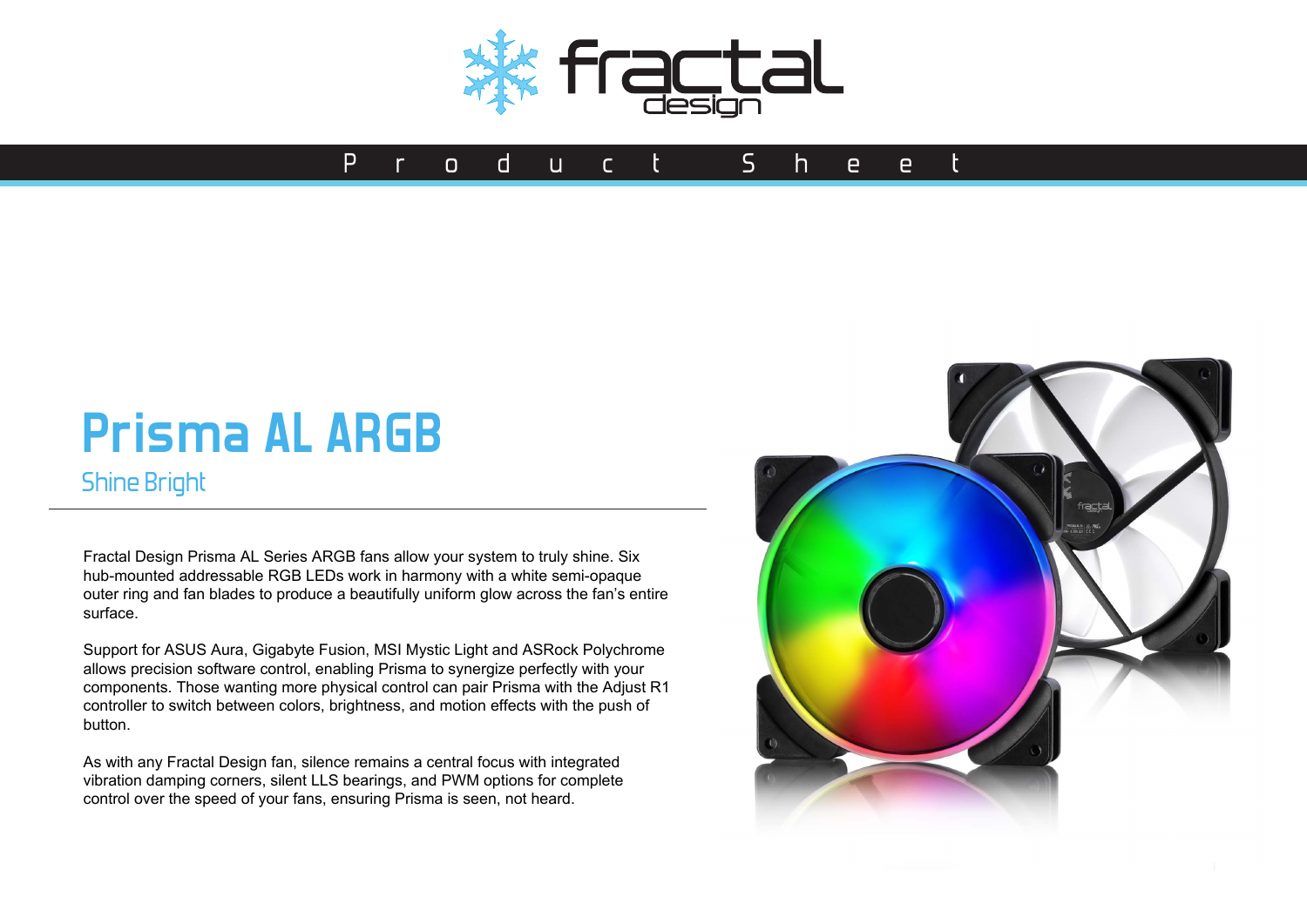

#### **Key features**

- Six individually addressable hub-mounted RGB LEDs
- Specially designed fan blades and outer ring produce an exceptionally uniform glow
- LLS (Long Life Sleeve) bearings provide silent operation with a long lifespan
- Integrated vibration-damping corners made from high-quality synthetic rubber
- Trip Wire technology introduces a micro-turbulent layer for enhanced blade efficiency
- Aerodynamic stator struts with embedded wiring reduce noise and turbulence
- Chainable RGB cables simplify wiring and make the most of available connections
- PWM control with a wide speed range ideal for CPU heatsinks and radiators (PWM versions only)
- Black sleeved power cables offer an extra touch of style
- Asus AURA, Gigabyte Fusion, MSI Mystic Light, and ASRock Polychrome support
- Adjust R1 RGB controller (sold separately) enables physical control of colors and effects
- 3-pin/PWM versions and 120/140mm sizes available individually or in 3-pack sets

#### **Package contents**

#### Single

- Prisma AL Series fan
- $\bullet$  4 x fan screws
- 3 Pack
- 3 x Prisma AL Series fan
- 12 x fan screws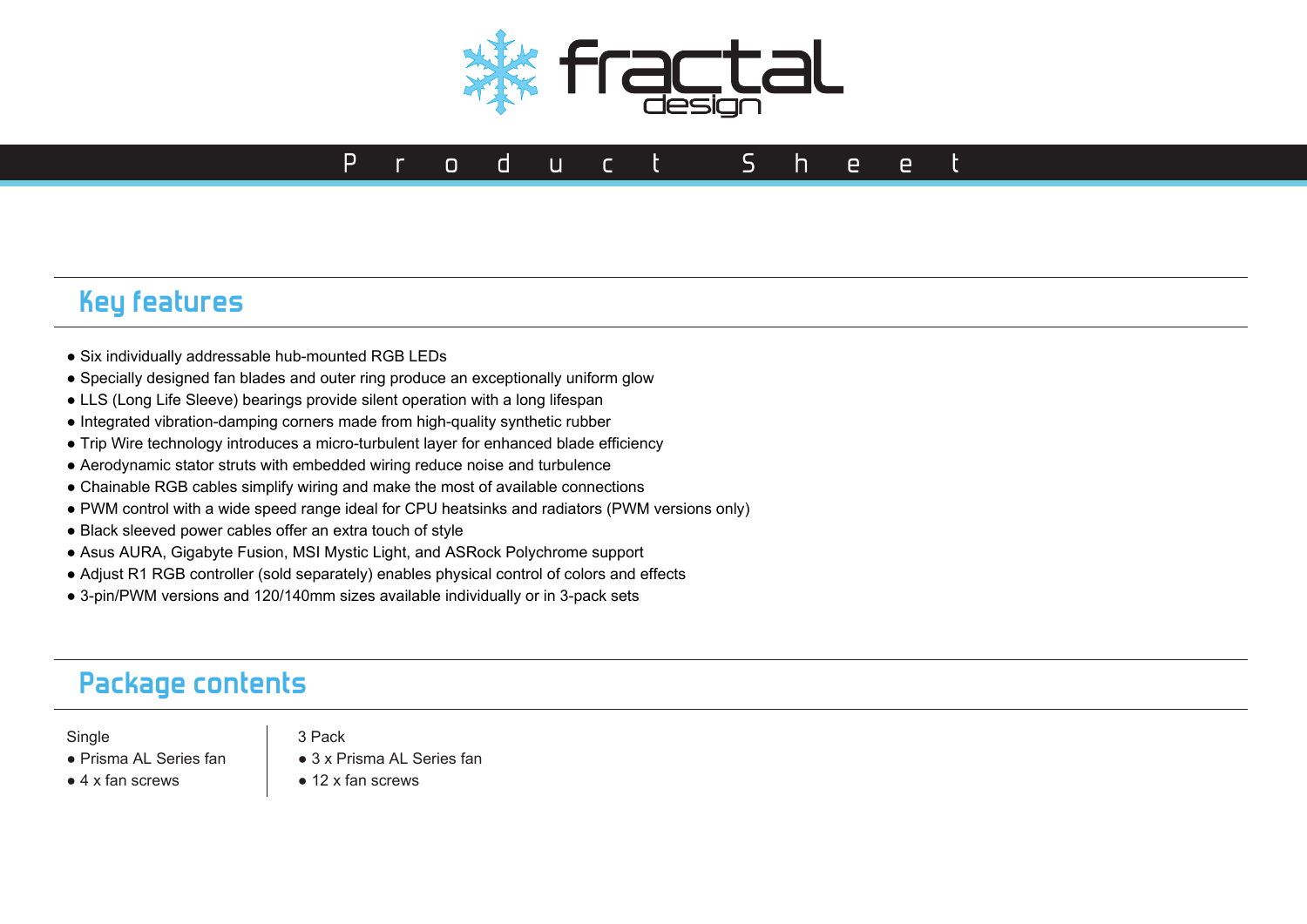

# **General specifications**

| <b>Specification</b>  | ∙ Prisma AL-12      | • Prisma AL-12 PWM     | <b>・Prisma AL-14</b> | <b>⋅ Prisma AL-14 PWM</b> |
|-----------------------|---------------------|------------------------|----------------------|---------------------------|
| Size                  | • 120 x 120 x 25 mm | • 120 x 120 x 25 mm    | • 140 x 140 x 25 mm  | $\cdot$ 140 x 140 x 25 mm |
| Blade color           | • Semi-opaque white | • Semi-opaque white    | • Semi-opaque white  | • Semi-opaque white       |
| Frame color           | $\cdot$ Black       | $\cdot$ Black          | $\cdot$ Black        | $\cdot$ Black             |
| LED type              | • Addressable RGB   | • Addressable RGB      | • Addressable RGB    | • Addressable RGB         |
| Screw hole pattern    | • 105 x 105 mm      | • 105 x 105 mm         | $\cdot$ 125 x 125 mm | • 125 x 125 mm            |
| Power connector       | $\cdot$ 3-pin       | $\cdot$ 4-pin          | $\cdot$ 3-pin        | $\cdot$ 4-pin             |
| Bearing               | $\cdot$ LLS         | $\cdot$ LLS            | $\cdot$ LLS          | $\cdot$ LLS               |
| Number of blades      | $\cdot$ 7           | $\cdot$ 7              | $\cdot$ 7            | $\cdot$ 7                 |
| Rotational speed      | • 1200 RPM          | $\cdot$ 500 - 2000 RPM | • 1000 RPM           | $\cdot$ 500 - 1700 RPM    |
| Noise level           | $\cdot$ 19.5 dB(A)  | $\cdot$ 32.7 dB(A)     | • 19.4 $dB(A)$       | $\cdot$ 34.1 dB(A)        |
| Airflow (CFM)         | $\cdot$ 50.63 CFM   | • 85.71 CFM            | • 63.33 CFM          | • 103.85 CFM              |
| Airflow (m3/h)        | $\cdot$ 86.02 m3/h  | $\cdot$ 145.62 m3/h    | $\cdot$ 107.60 m3/h  | $\cdot$ 176.44 m3/h       |
| Static pressure       | $\cdot$ 1.27 mmH2O  | $\cdot$ 2.78 mmH2O     | $\cdot$ 1.07 mmH2O   | $\cdot$ 2.38 mmH2O        |
| Fan input power       | $\cdot$ 1.2W        | $\cdot$ 2.16W          | $\cdot$ 1.2W         | $\cdot$ 2.16W             |
| Fan max input current | $\cdot$ 0.10A       | $\cdot$ 0.18A          | $\cdot$ 0.10A        | $\cdot$ 0.18A             |
| Fan input voltage     | $\cdot$ 12V         | $\cdot$ 12V            | $\cdot$ 12V          | $\cdot$ 12V               |
| Fan starting voltage  | $\cdot$ 7V          | $\cdot$ 7V             | $\cdot$ 7V           | $\cdot$ 7V                |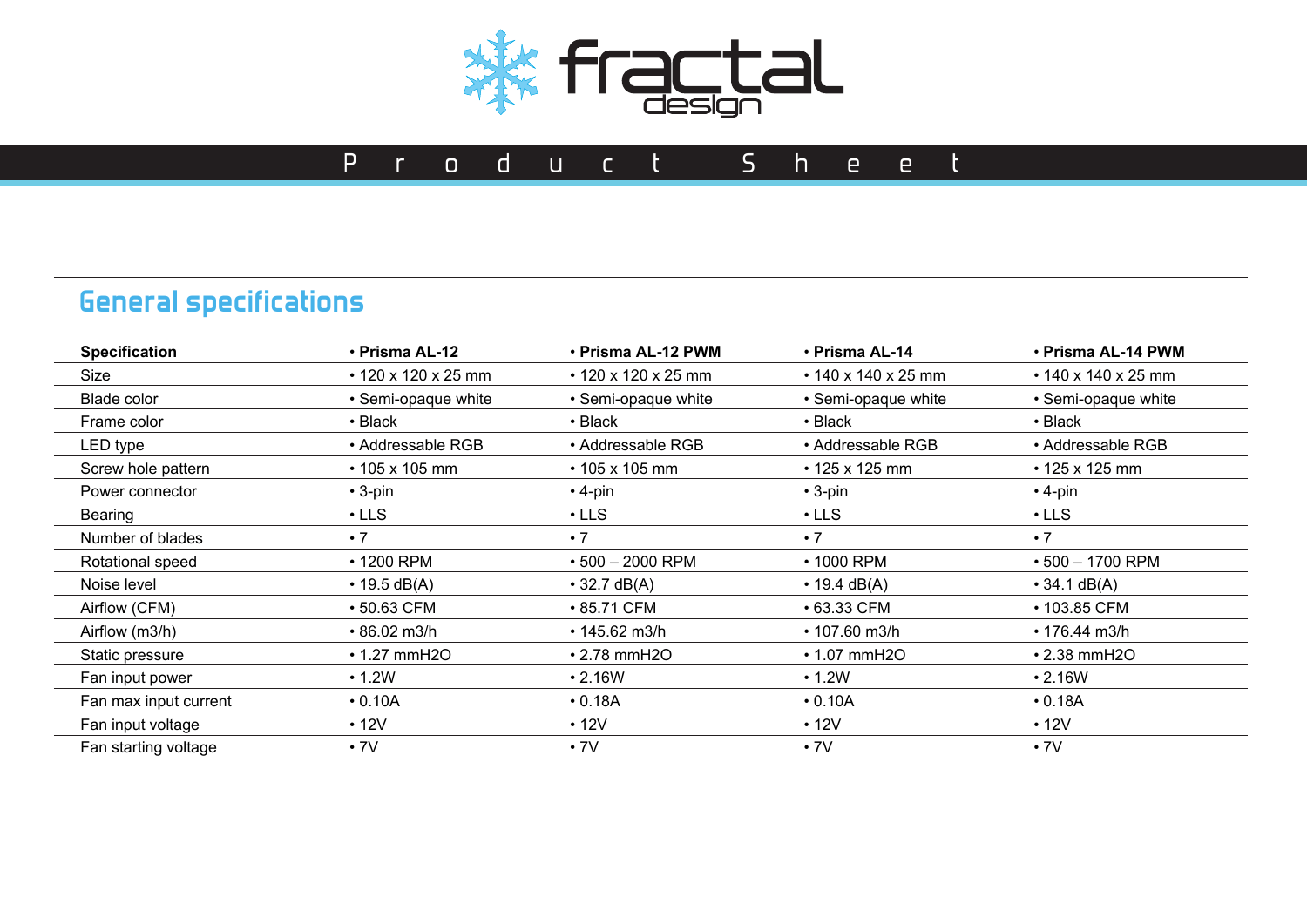

#### Pro du ct Sheet

# **General specifications**

| <b>Specification</b>    | • Prisma AL-12            | • Prisma AL-12 PWM        | • Prisma AL-14            | • Prisma AL-14 PWM        |
|-------------------------|---------------------------|---------------------------|---------------------------|---------------------------|
| LED input power         | $\cdot$ 1.50W             | • 1.50W                   | $\cdot$ 1.50W             | • 1.50W                   |
| LED max input current   | $\cdot$ 0.30A             | $\cdot$ 0.30A             | $\cdot$ 0.30A             | • 0.30A                   |
| LED input voltage       | $\cdot$ 5V                | $\cdot$ 5V                | $\cdot$ 5V                | $\cdot$ 5V                |
| Low (0-20%) PWM speed   | $\cdot$ N/A               | $\cdot$ 500 RPM           | $\cdot$ N/A               | $\cdot$ 500 RPM           |
| Low PWM noise level     | $\cdot$ N/A               | • 14.8 $dB(A)$            | $\cdot$ N/A               | • 15.1 $dB(A)$            |
| Low PWM airflow         | $\cdot$ N/A               | • 20.68 CFM               | $\cdot$ N/A               | • 31.67 CFM               |
| Low PWM static pressure | $\cdot$ N/A               | $\cdot$ 0.36 mmH2O        | $\cdot$ N/A               | $\cdot$ 0.44 mmH2O        |
| MTBF                    | $\cdot$ 100,000 hrs.      | • 100,000 hrs.            | • 100,000 hrs.            | • 100,000 hrs.            |
| Fan weight              | $\cdot$ 167 g             | $\cdot$ 169 g             | $\cdot$ 198 g             | $\cdot$ 200 g             |
| Package weight          | $\cdot$ 210 g             | $\cdot$ 212 g             | $\cdot$ 246 g             | $\cdot$ 248 g             |
| Package weight 3-pack   | $\cdot$ 590 g             | $\cdot$ 592 g             | .690 <sub>g</sub>         | •692g                     |
| Cable length            | $\cdot$ 500 mm            | $\cdot$ 500 mm            | $\cdot$ 500 mm            | $\cdot$ 500 mm            |
| Cable type              | • Black sleeved           | • Black sleeved           | • Black sleeved           | • Black sleeved           |
| Package dimensions      | $\cdot$ 182 x 122 x 30 mm | $\cdot$ 182 x 122 x 30 mm | $\cdot$ 202 x 142 x 30 mm | $\cdot$ 202 x 142 x 30 mm |
| (Including hanging tab) | $\cdot$ 202 x 122 x 80 mm | $\cdot$ 202 x 122 x 80 mm | $\cdot$ 222 x 142 x 80 mm | $\cdot$ 222 x 142 x 80 mm |
| Package dimensions      | $\cdot$ 147 x 122 x 30 mm | $\cdot$ 147 x 122 x 30 mm | $\cdot$ 167 x 142 x 30 mm | $\cdot$ 167 x 142 x 30 mm |
| (Excluding hanging tab) | $\cdot$ 157 x 122 x 80 mm | $\cdot$ 157 x 122 x 80 mm | $\cdot$ 177 x 142 x 80 mm | $\cdot$ 177 x 142 x 80 mm |